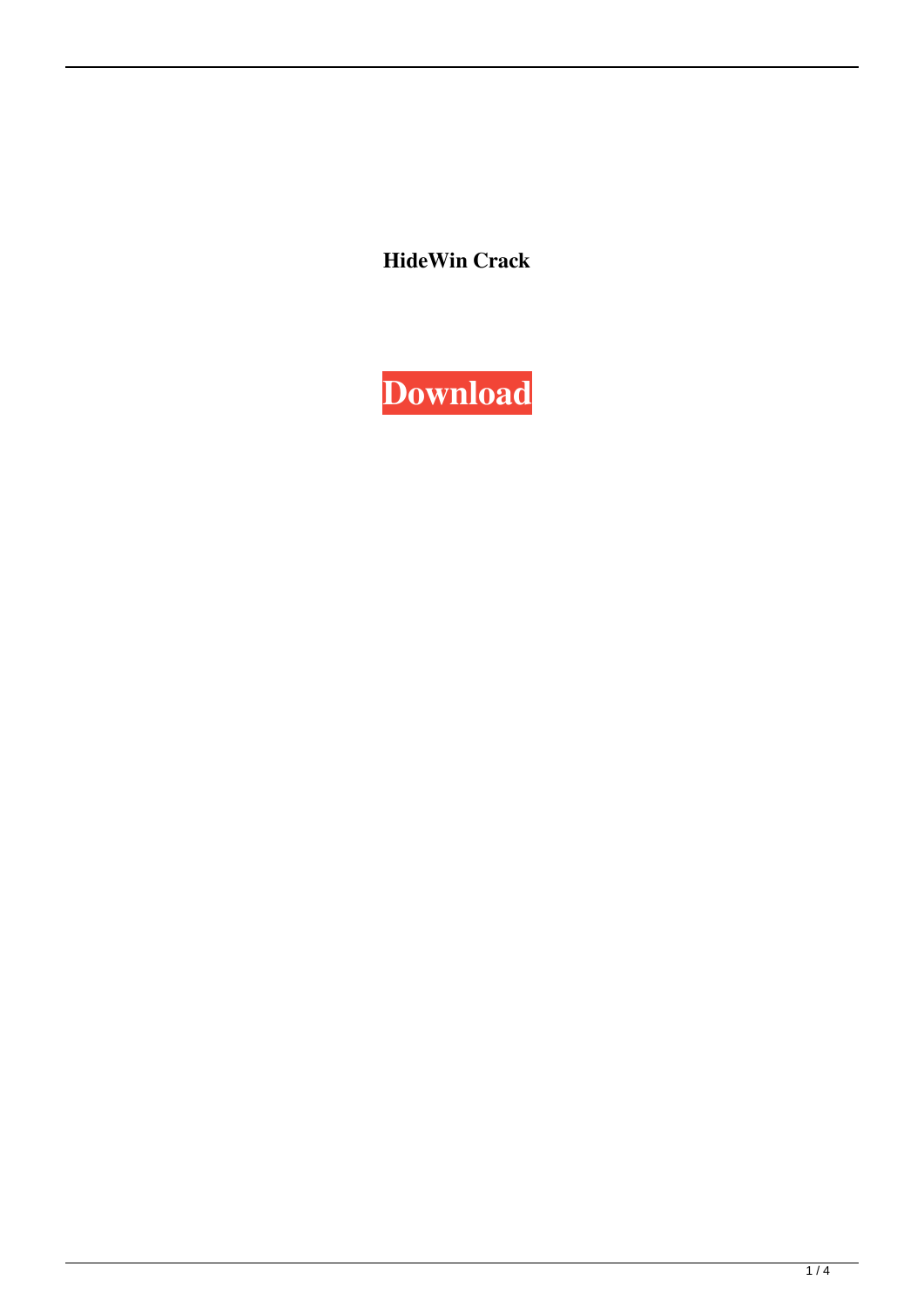# **HideWin Crack + Full Version (Updated 2022)**

HideWin is a simple, easy to use and efficient hide win for windows. It works with any hide win and you can easily hide any window you want. It hides windows with minimum impact to the computer. It is basically a virtual screen and you will not lose any of the information or elements on the screen. Features: •Hide any window you want. •Hide any window and any positions. •Ability to not lose elements. •Ability to hide all windows. •Re-hide windows, if you accidentally close them. •Hide Win uses minimum resources. •Hidden window is not seen on the task bar. •Easy to use and clean. •Quick and easy to setup. •Very small size. •Hide Win does not affect your performance. System Requirements: •Windows 7, 8, 10. •2GB RAM. •Installation size 4 MB •Hide Win supports English, French, German, and Spanish languages. Developer: HideWin is made by Smith Shy, This app was published by Smith Shy Window management might seem like an easy task, but if multiple ones forcefully integrate themselves it quickly becomes a pain. Some can't even be minimized, or stay on top of everything else until a specific task is done. In this regard, HideWin comes with the means to hide them from plain sight, without affecting functionality. Advantages of a portable app Just to provide the flexibility you need, the application skips you the effort of going through a setup process, and can thus be used on other computers besides your own directly from a thumb drive. Moreover, runtime does not affect registry entries, so you don't have to worry about affecting the stability of the target PC. The main window can seem a little confusing at first, especially because there's no list of active windows. However, the application includes an incredibly useful component, namely a separate list of active windows. It comes in handy because adding targets isn't done by dropping a crosshair over the target window, but rather writing details like title and class, which can be tricky to get just right. Set items to automatically hide The target window doesn't immediately hide, so you manually have to start the process when done. These are not sent to the taskbar, or the tray area, but taken away completely from the screen. You can only bring them back by stopping the hide process. All

### **HideWin Crack+ [March-2022]**

A simple utility for reducing mouse clicks The main idea behind the key-macro function is simple. Once you enter a key combination, all subsequent mouse clicks will be automatically registered as a click with a specified behavior. This can be as precise as a single click, or as simple as a double click. The first thing you need to do is to specify the command to send for the specified behavior. The single click is the default behavior, and happens with single mouse clicks only. This means you don't have to enter a key when you want to click, and you can still see where you clicked. The second option means that it's done with every single mouse click. There are three ways you can control this behavior. You can press the key, again, or even a third time to cancel the command. If the last behavior is selected, then every subsequent click will do nothing until you click again. There's also the possibility of specifying multiple commands that will be executed when a key is pressed. The actual commands can be up to 30 characters long, so the possibilities are endless. This means you can register up to 30 different actions with one key. The third option is to specify a range of values, and the program will check the value of the mouse pointer at a particular point. The pointer value is the lowest value that will trigger the command, so you can specify to have a command executed if the mouse cursor is anywhere within the specified range. The maximum number of macro commands that can be stored with a key is 30, so the possibilities are virtually unlimited. Moreover, the value of each command can be up to 30 characters long, so you can do some interesting things in a limited number of clicks. Users can also specify minimum and maximum delays between key presses. If they don't, the mouse pointer will change instantly, but you'll have to wait at least a minimum number of seconds before the next click can be registered. If you can't think of any command, or the range of values that would make sense, the program includes a database with more than a few thousand keys and values, which you can use to find one to suit your purposes. The database can be changed in the options if you want to add new entries or alter existing ones. The most valuable feature of this utility, though, is undoubtedly its extremely small size. Just a single file, you can't get more lightweight. Add a new key 77a5ca646e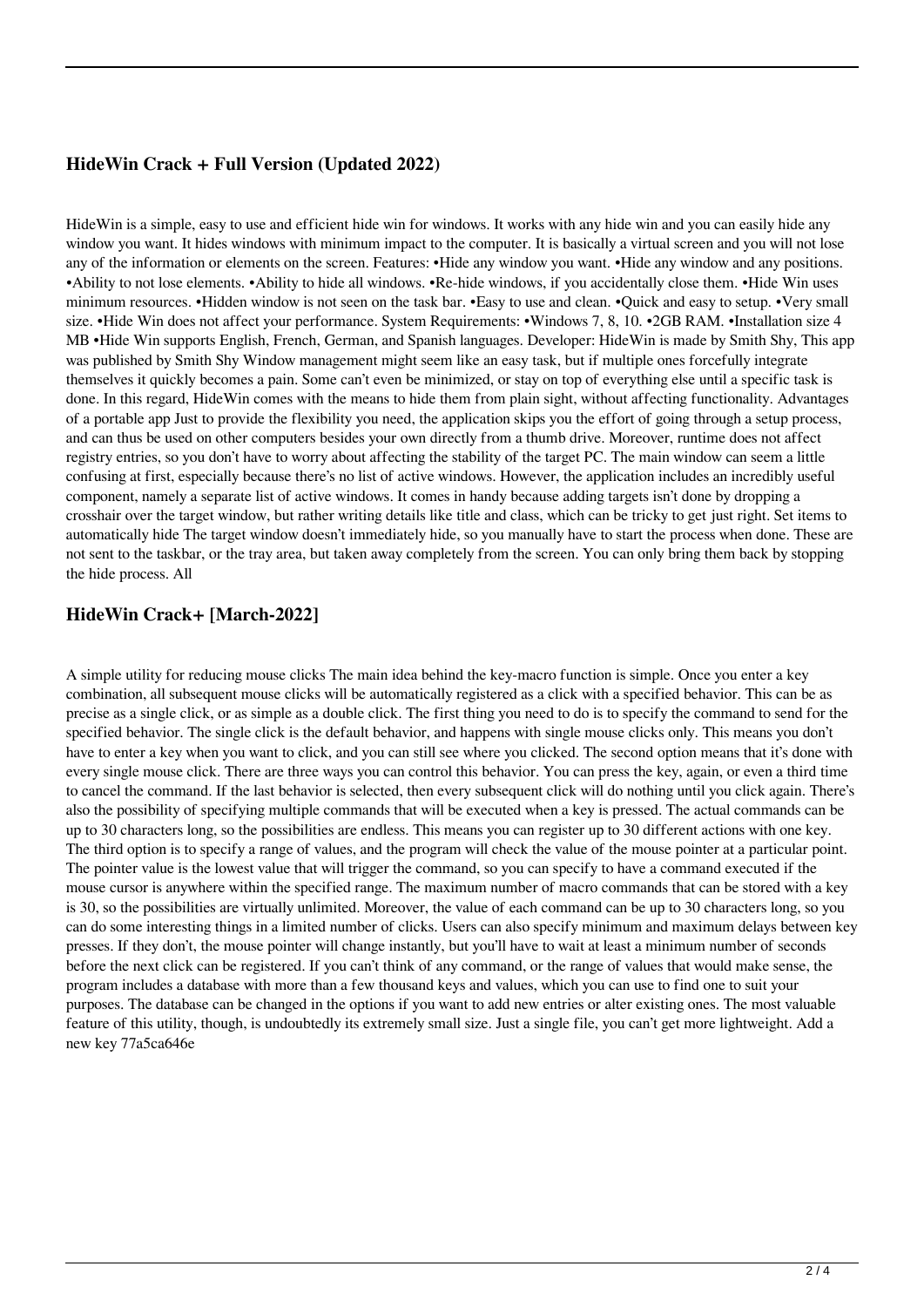### **HideWin Crack + Latest**

HideWin, available free of charge, automatically hides all windows which are not necessary for you or your application on your Windows PC. The program doesn't display any windows on screen, which makes it perfect for hiding or keeping away ads or banner windows for example. Main Features: Windows can be dragged and dropped to the list of currently active windows, as well as to the hide list. All items on the list are saved even if you close the application, with the possibility to start hiding automatically on windows startup. Automatically run HideWin with Windows, or start hiding items when programs start up. HideWin Reviews: This very interesting utility for Mac and Windows users will hide all the unnecessary windows of your computer. Of course, there are people who may not want to hide windows, but prefer to cover them with other items. However, if you have this tool on your computer, there won't be any problems with that. As for Windows, the application doesn't have an installer. Eager to find out how this program works? Read HideWin review now! HideWin Manual: HideWin Tutorial: 5.984 We recommend you backup your data prior to installing this software. The lastest version of HideWin will not function with version 1.2 of HideIt! HideIt! Description: HideIt! is an add-on that will hide all unwanted windows from view. Whether it is because of the time or number of times a window has been opened, all the others can be hidden and kept from view, until the current window is closed. Main Features: HideIt! supports both 32 bit and 64 bit versions of Windows. HideIt! includes an option to automatically start hiding when applications are starting. HideIt! includes the option to hide or show items in the list of active windows, so if you don't want to show windows all the time, you can hide them. HideIt! is an open source software and there are no restrictions to use the application. However, we recommend you to check for any updates prior to using the software, just in case there is any future release. HideIt! Reviews: HideIt! is a new application that helps you hide windows from view. The main idea behind this is that it helps you to save time and other resources for you or your computer. There are several advantages to using HideIt! since it is free, it doesn�

#### **What's New in the HideWin?**

HideWin has got several advanced features including stealth mode, invisibility, automatic hiding, and locking and hiding of specific windows. It will allow you to hide adds, banners, and windows which you dont want to be shown on desktop, taskbar, or in the system tray. Also it can be used to stop stealing focus from programs which are active, and provides you with the possibility to stop them from being shown at all, if you are connected to Wi-Fi. HideWin will allow you to lock and hide windows on your desktop. Features include: automatic hiding of windows at system start, restarting them if they were hidden, and locking of the hidden windows. HideWin will hide windows which you dont want to be visible on your desktop. Features include: stealth mode, invisibility, automatic hiding, and locking of the hidden windows. HideWin will display the list of all active windows on your desktop or start menu. Features include: listing windows, even the system ones, and hiding them. HideWin is an advance tool for Desktop Control, as it can be used to hide all the adds, banners, and windows which you dont want to be shown on desktop, taskbar, or in the system tray. It will allow you to lock and hide windows on your desktop. HideWin is simple to use and very stable. Just drop a crosshair over the desired window, and you're done! 05/12/2018 Towelie turns your bath or shower into a catnap space! Description: Towelie is a simple, lightweight, and cute alternative to a catnap. Features: - Simple touch interface. - Fast startup time. - Customizable sizes and shapes. - Quick access for catnaps. If your bathroom needs an extra catnap space, Towelie can help. The bathtub or shower is a great place to take a catnap, but it's awkward to get into. The final result is catnaps made uncomfortable. For cats that need some privacy, Towelie has a sleek design and a variety of sizes and shapes. It's lightweight and compact. When closed, it's almost invisible on a bathroom countertop, and the cat is none the wiser. After a long day of exploring, your cat needs a little nap. The catnap options on the screen allow you to quickly access the features. When your cat wants to stay in bed longer, you can provide them with their own Towelie. They can even fall asleep with the app running. Take a catnap in your own bathroom with Towelie. 04/06/2018 Evolution Desktop is an advanced extension to MS Office. Description: Evolution Desktop is a simple extension